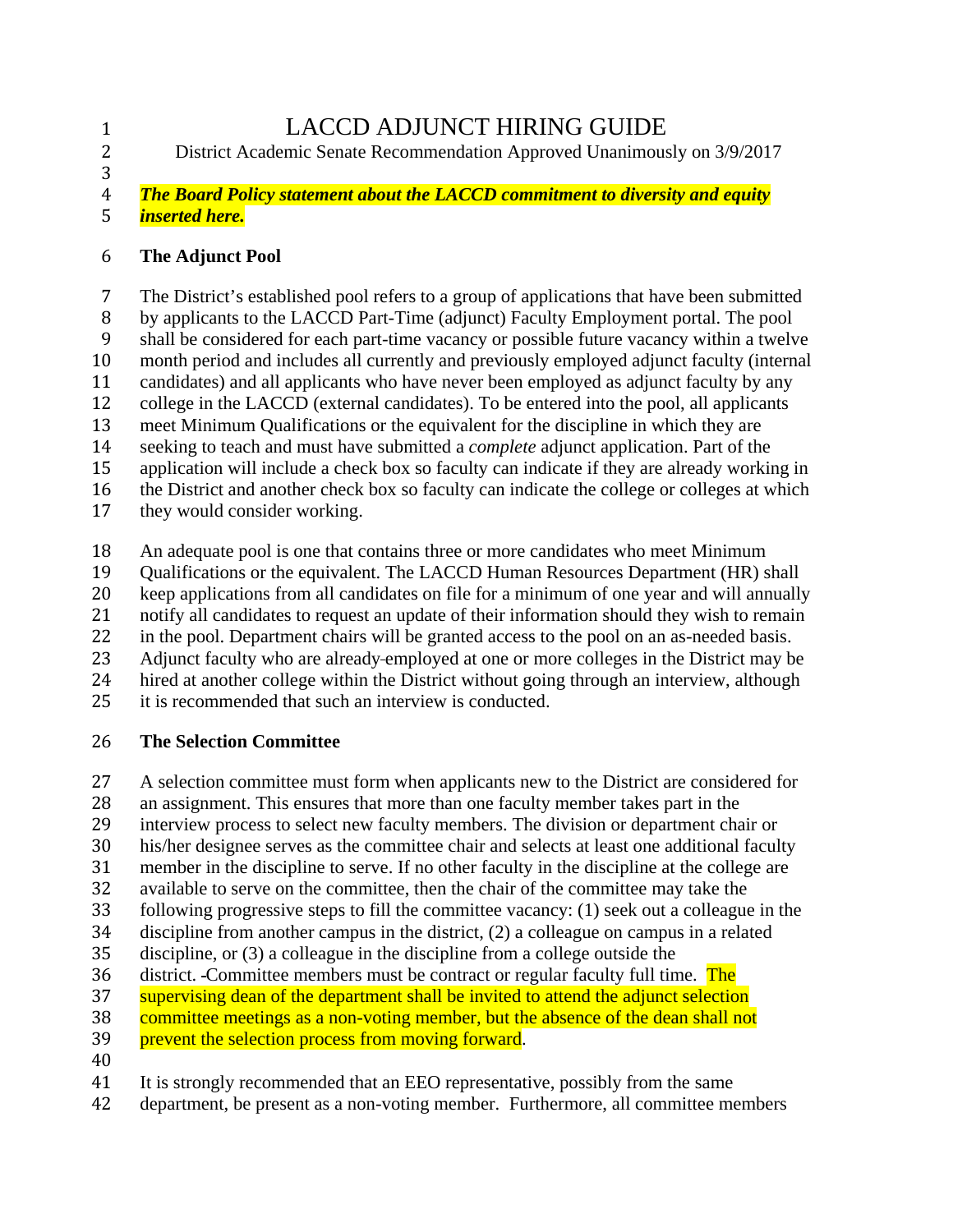- 43 must have participated in EEO hiring committee training or EEO rep training within the previous three vears. Other faculty members may be added to the committee as non-
- 44 previous three years. Other faculty members may be added to the committee as non-<br>45 voting resources with the approval of the committee chair. The composition of the
- 45 voting resources with the approval of the committee chair. The composition of the selection committee is reported to the supervising dean. All members of the commi
- 46 selection committee is reported to the supervising dean. All members of the committee<br>47 will review the applications and transcripts for appropriate minimum qualifications.
- will review the applications and transcripts for appropriate minimum qualifications.
- 48
- 49 **Note:** Equivalency determinations will not be conducted for the selection of adjunct faculty. faculty.

# 51 **The Committee Chair Responsibilities:**

- 52 1. Guides the selection committee through the adjunct faculty hiring procedure according to the guidelines as presented in this document. to the guidelines as presented in this document.
- 54 2. Facilitates committee discussions.
- 55 3. Facilitates the review of applications for minimum qualifications.
- 
- 56 4. Leads committee dialog about handling of incomplete applications, paying special<br>57 attention to equivalency, and the handling of extraneous application materials that we 57 attention to equivalency, and the handling of extraneous application materials that were<br>58 not specifically requested. not specifically requested.
- 59 5. Coordinates the screening process, schedules committee meetings, manages the logistics of the process (rooms, times, dates), and facilitates the development of qu
- 60 logistics of the process (rooms, times, dates), and facilitates the development of questions and demonstration topics. and demonstration topics.
- 62 6. Informs the appropriate administrator of the committee's decision to send a candidate's name forward so that HR can confirm the candidate meets MOs. name forward so that HR can confirm the candidate meets MOs.
- 64 7. When HR confirms the MQs have been met, contacts the top candidate to inform<br>65 him/her of the committee's decision to offer him/her an assignment and sets up an
- 65 him/her of the committee's decision to offer him/her an assignment and sets up an orientation meeting with the candidate orientation meeting with the candidate.
- 67 8. Via emails, informs remaining interviewees of the decision.
- 68 9. Performs all other committee duties as outlined in the "Selection Committee Members'
- Responsibilities" section below.
- 70
- 71

# 72 **The Selection Committee Members' Responsibilities:**

- 73 1. Work in partnership with the other participants throughout the process and at its<br>74 conclusion to reinforce the importance of confidentiality, fairness, understanding
- 74 conclusion to reinforce the importance of confidentiality, fairness, understanding<br>75 individual biases, eliminating unlawful bias, equal employment opportunity, and i
- 75 individual biases, eliminating unlawful bias, equal employment opportunity, and respect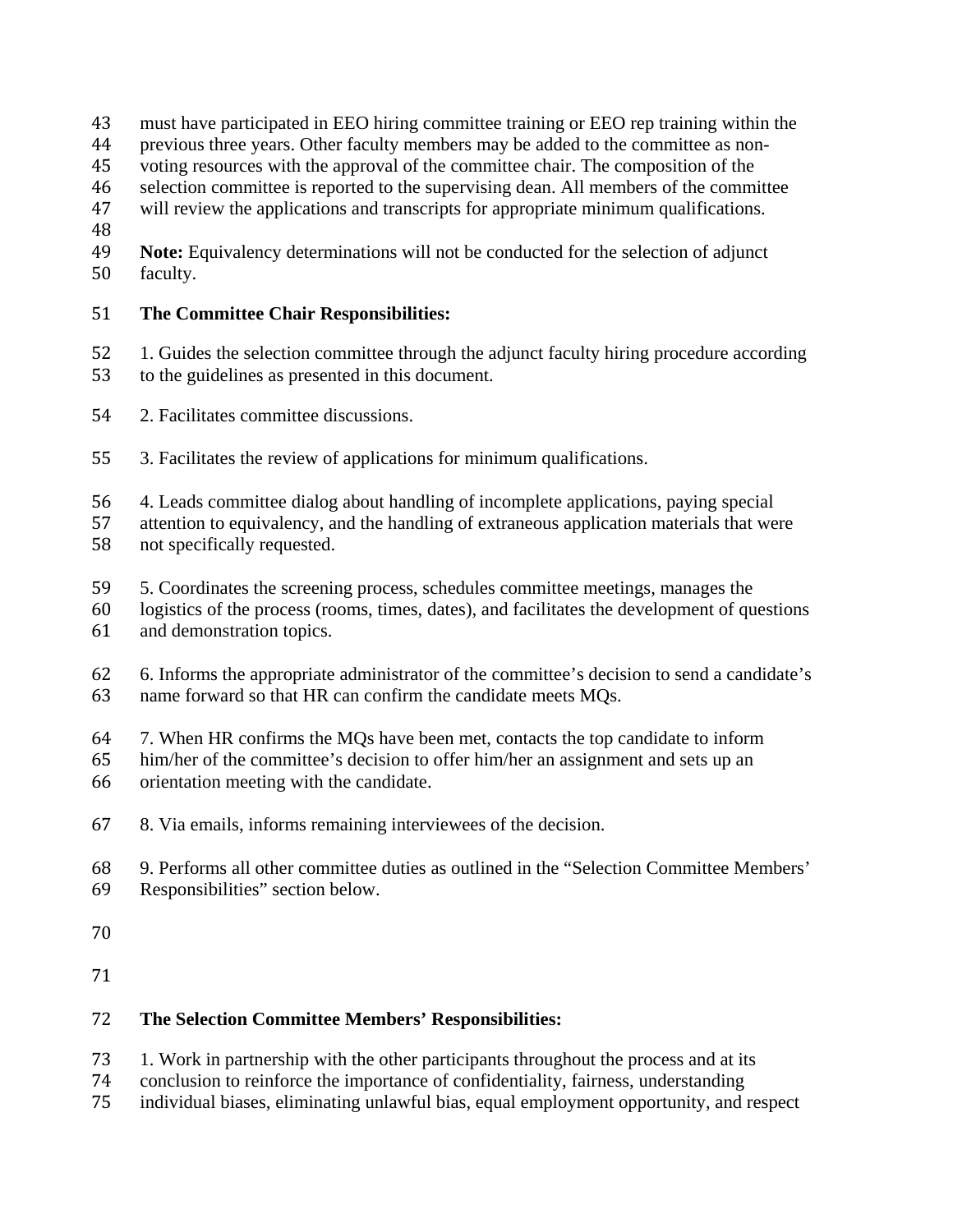- 26 and sensitivity to all cultures, language groups, genders, and other protected classes under<br>27 the law. *(HR will provide more appropriate language here.)* 77 the law. *(HR will provide more appropriate language here.)*
- 2. Sign confidentiality agreement for selection committee members and comply with its quidelines. guidelines.
- 80 3. Screen applications and participate in the process to select interviewees.
- 81 4. Attend all interviews, rate interviewees, and participate in dialog to select the top candidate. candidate.
- 83 5. Act as agents of the District and obey all laws and regulations related to hiring processes. processes.
- 85 6. Observe and monitor the interview/selection process for compliance with district hiring<br>86 procedures and equal opportunity laws to provide a fair and impartial process. procedures and equal opportunity laws to provide a fair and impartial process.
- 87 7. Alert the chair and vice president of any concerns regarding confidentiality, bias, or fairness. fairness.

#### 89 **Prior to the Interview**

- 90 The committee is not required to review incomplete applications. The committee shall<br>91 review and rate complete applications using a rating form developed by the committee.
- review and rate complete applications using a rating form developed by the committee.

92 The size and complexity of the rating form shall depend on the number of applications<br>93 and the discretion of the committee. A minimum rating form that consists of rating

93 and the discretion of the committee. A minimum rating form that consists of rating<br>94 categories for sensitivity to diversity and the overall quality of the applicant is avail

94 categories for sensitivity to diversity and the overall quality of the applicant is available<br>95 from HR. More complex rating forms could identify categories for work experience. 95 from HR. More complex rating forms could identify categories for work experience,<br>96 education, training, experience working with diverse groups, etc. The committee shall

96 education, training, experience working with diverse groups, etc. The committee shall<br>97 meet as a group to discuss the candidates' qualifications. The discussion shall be strictle

- 97 meet as a group to discuss the candidates' qualifications. The discussion shall be strictly<br>98 confined to each candidate's qualifications and serves to ensure that no candidate is
- 98 confined to each candidate's qualifications and serves to ensure that no candidate is<br>99 overlooked by committee members who may have missed important qualifications of
- 99 overlooked by committee members who may have missed important qualifications of a<br>100 candidate during their individual review. The committee will invite the number of
- 100 candidate during their individual review. The committee will invite the number of candidates that ensures the most qualified group of applicants is interviewed. There
- 101 candidates that ensures the most qualified group of applicants is interviewed. There is no<br>102 minimum or maximum number of candidates who must be invited to interview. When
- 102 minimum or maximum number of candidates who must be invited to interview. When<br>103 deciding who to interview, the committee shall err on the side of inclusiveness. deciding who to interview, the committee shall err on the side of inclusiveness.

# 104 **Interviews**

- 105 The committee chair shall invite selected applicants for an interview. The same questions nust be asked of each applicant, and each applicant must be rated on the same criteria.
- 106 must be asked of each applicant, and each applicant must be rated on the same criteria.<br>107 HR, the supervising dean, or the committee chair may provide a list of example questic
- 107 HR, the supervising dean, or the committee chair may provide a list of example questions that serve as a starting point for committees to develop their own questions to ask each
- 108 that serve as a starting point for committees to develop their own questions to ask each<br>109 interviewee. Follow up questions that serve to clarify responses or probe further into 109 interviewee. Follow up questions that serve to clarify responses or probe further into<br>110 answers are encouraged. Each committee member shall individually rate candidate
- 110 answers are encouraged. Each committee member shall individually rate candidate responses to each of the interview questions.
- responses to each of the interview questions.